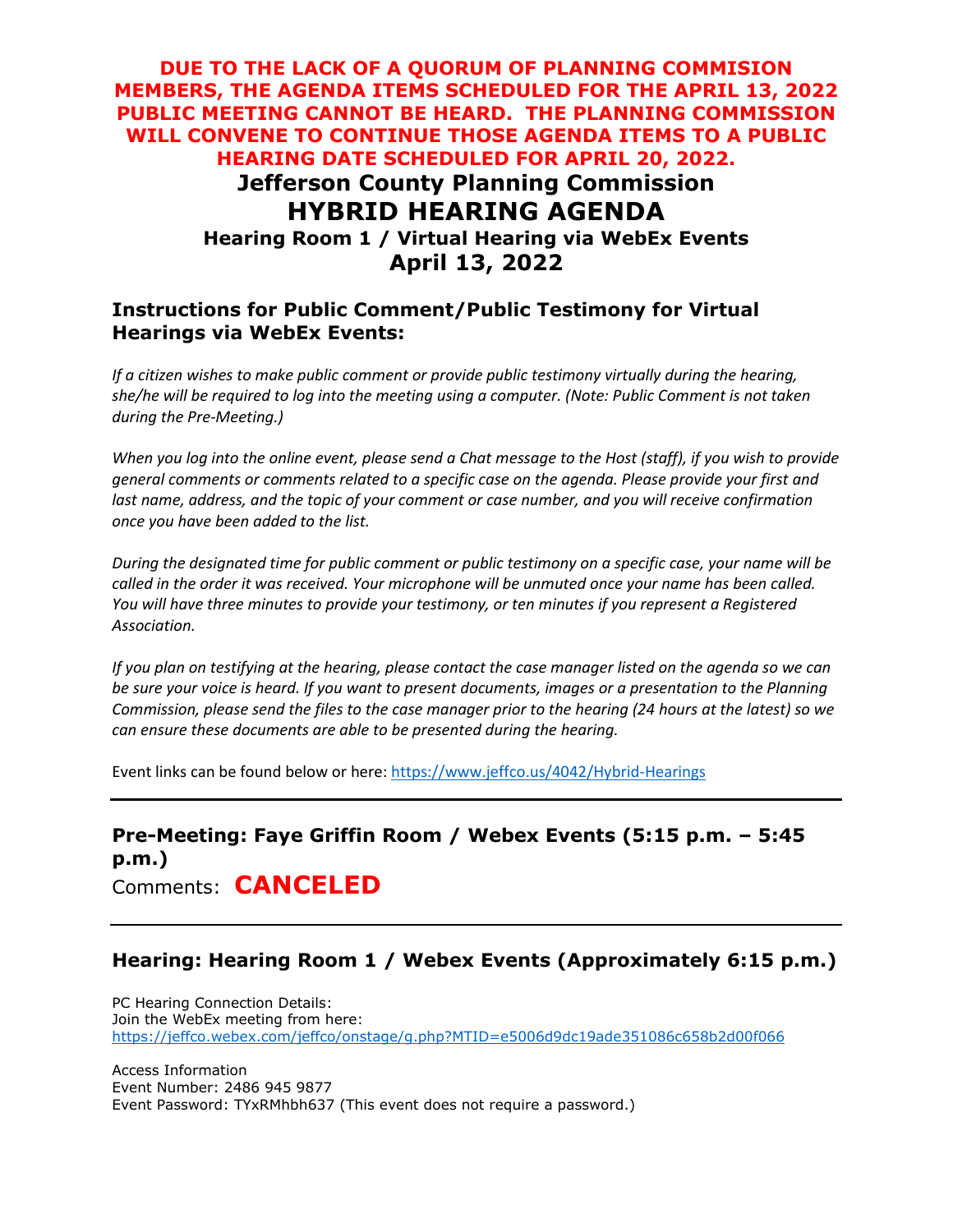## **DUE TO THE LACK OF A QUORUM OF PLANNING COMMISION MEMBERS, THE AGENDA ITEMS SCHEDULED FOR THE APRIL 13, 2022 PUBLIC MEETING CANNOT BE HEARD. THE PLANNING COMMISSION WILL CONVENE TO CONTINUE THOSE AGENDA ITEMS TO A PUBLIC HEARING DATE SCHEDULED FOR APRIL 20, 2022.**

Audio Connection 720-650-7664 Access Code: 2486 945 9877

- 1. **Call to Order**
- 2. **Pledge of Allegiance**
- 3. **Discussion of Virtual Meeting Procedures**
- 4. **Citizen Comments** A short period for members of the public to appear without being scheduled ahead of time to make comments on planning matters not before the Commission at this time.
- 5. **Approval of minutes** *– March 23, 2022*

# **Agenda Items:**

# **Consent Agenda**

| 21-124243PF              | Preliminary and Final Plat                        |
|--------------------------|---------------------------------------------------|
| <b>Case Name:</b>        | Porter Ranch Subdivision                          |
| <b>Owner:</b>            | The Virginia W. Payne Living Trust                |
| <b>Applicant:</b>        | Scott Porter                                      |
| <b>Location:</b>         | 634 Humphrey Drive                                |
|                          | Section 17, Township 4 South, Range 71 West       |
| <b>Approximate Area:</b> | 52.59 Acres                                       |
| <b>Purpose:</b>          | To subdivide the property into 2 lots for single- |
|                          | family detached units.                            |
| <b>Case Manager:</b>     | Lindsey Wire                                      |
|                          |                                                   |
| <u>21-133086RZ</u>       | Rezoning                                          |
| <b>Case Name:</b>        | 3402 Avenue C ODP                                 |
| <b>Owner/Applicant:</b>  | 7220 LLC                                          |
| <b>Location:</b>         | 3402 Avenue C                                     |
|                          | Section 35, Township 4 South, Range 71 West       |
| <b>Approximate Area:</b> | 0.50 Acres                                        |
| <b>Purpose:</b>          | To Rezone from Commercial-One (C-1) to            |
|                          | Planned Development (PD) to allow a duplex.       |
| <b>Case Manager:</b>     | <b>Fritz Clauson</b>                              |
| 21-140265RZ              | Rezoning                                          |
| <b>Case Name:</b>        | Aberle Property ODP                               |
| <b>Owner/Applicant:</b>  | Cheyenne H. and David Howard Aberle               |
| <b>Location:</b>         | 8239 South Turkey Creek Road                      |
|                          |                                                   |